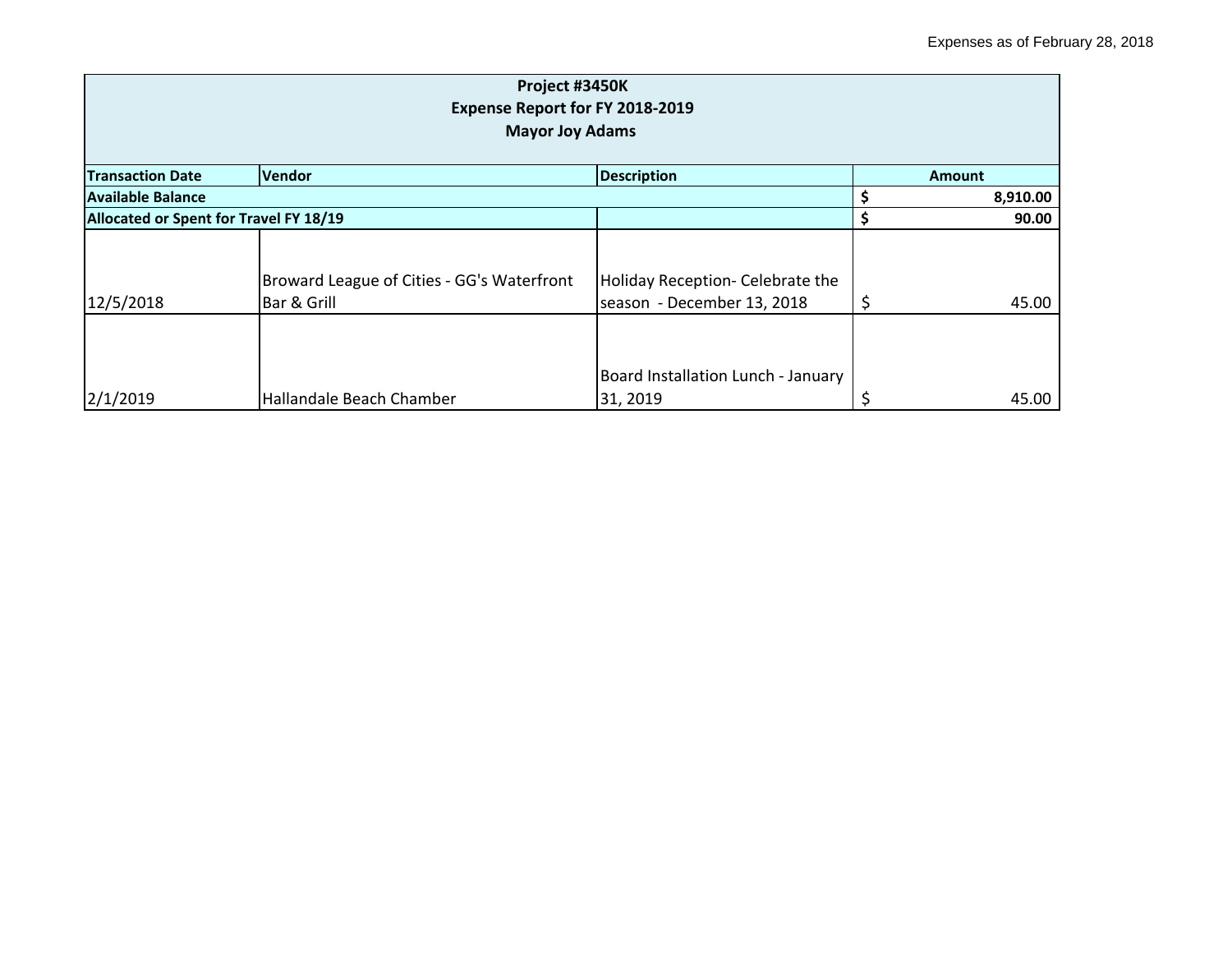| Project #3450L<br><b>Expense Report for FY 2018-2019</b><br>Vice Mayor Sabrina Javellana |                                                                     |                                    |  |               |  |  |
|------------------------------------------------------------------------------------------|---------------------------------------------------------------------|------------------------------------|--|---------------|--|--|
| <b>Transaction Date</b>                                                                  | Vendor                                                              | <b>Description</b>                 |  | <b>Amount</b> |  |  |
| <b>Available Balance</b>                                                                 |                                                                     |                                    |  | 8,628.64      |  |  |
| Allocated or Spent for Travel FY 18/19                                                   |                                                                     |                                    |  | 371.36        |  |  |
|                                                                                          |                                                                     | Board Installation Lunch - January |  |               |  |  |
| 2/1/2019                                                                                 | Hallandale Beach Chamber                                            | 31, 2019                           |  | 45.00         |  |  |
| 2/3/2019                                                                                 | Young Elected Officials Womens<br>Conference, NY . February 3, 2019 | <b>Expenses</b>                    |  | 326.36        |  |  |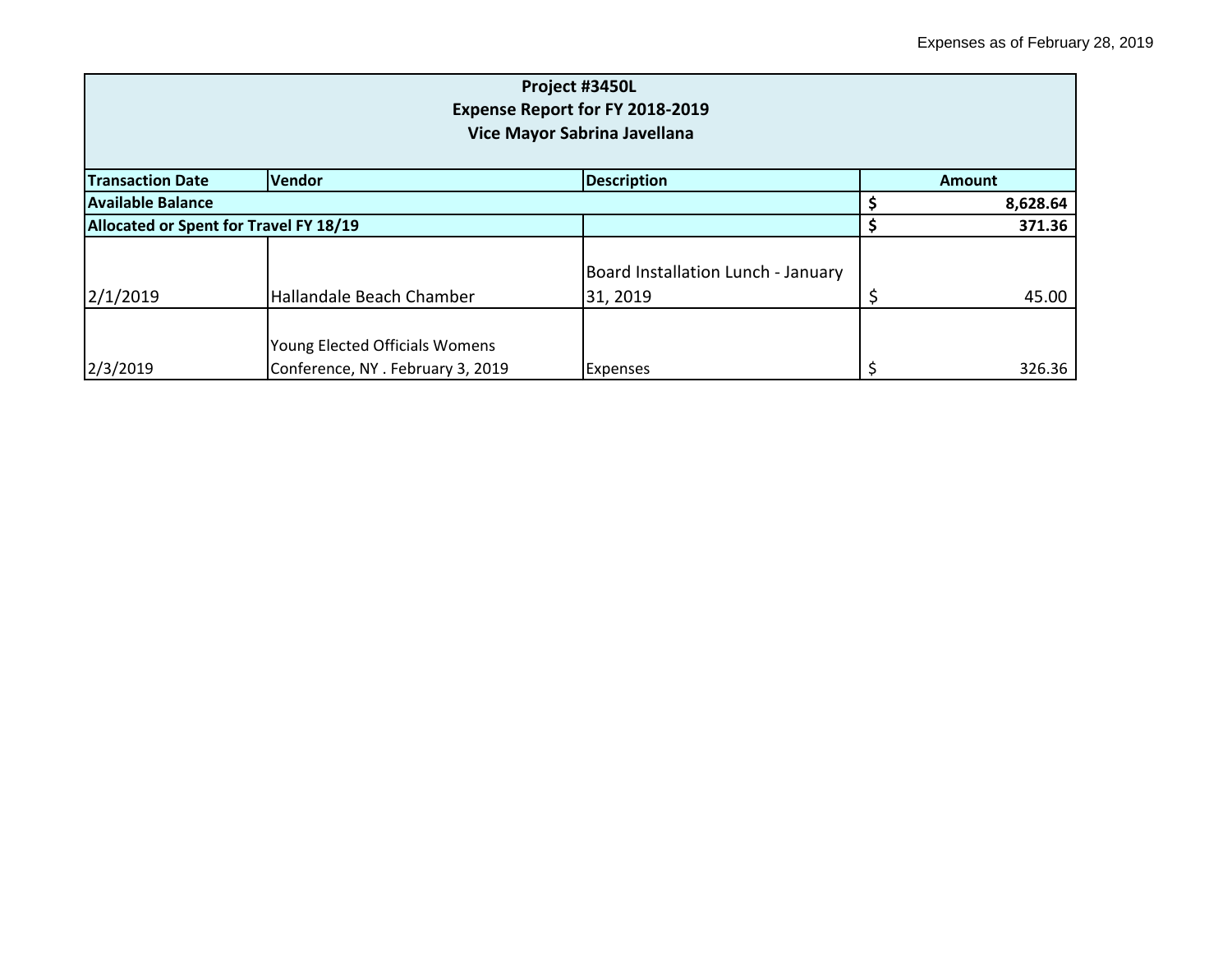| Project #3450E<br>Expense Report for FY 2018-2019<br><b>Commissioner Michele Lazarow</b> |                                          |                           |    |               |  |
|------------------------------------------------------------------------------------------|------------------------------------------|---------------------------|----|---------------|--|
| <b>Transaction Date</b>                                                                  | Vendor                                   | <b>Description</b>        |    | <b>Amount</b> |  |
| Available Balance                                                                        |                                          |                           |    | 8,675.24      |  |
| Allocated or Spent for Travel FY 18/19                                                   |                                          |                           |    | 324.76        |  |
|                                                                                          |                                          |                           |    |               |  |
| 1/10/2019                                                                                | Trip to Tallahase, FL. March 11-14, 2019 | Flight to Tallahassee, FL |    | 324.76        |  |
|                                                                                          |                                          |                           | \$ |               |  |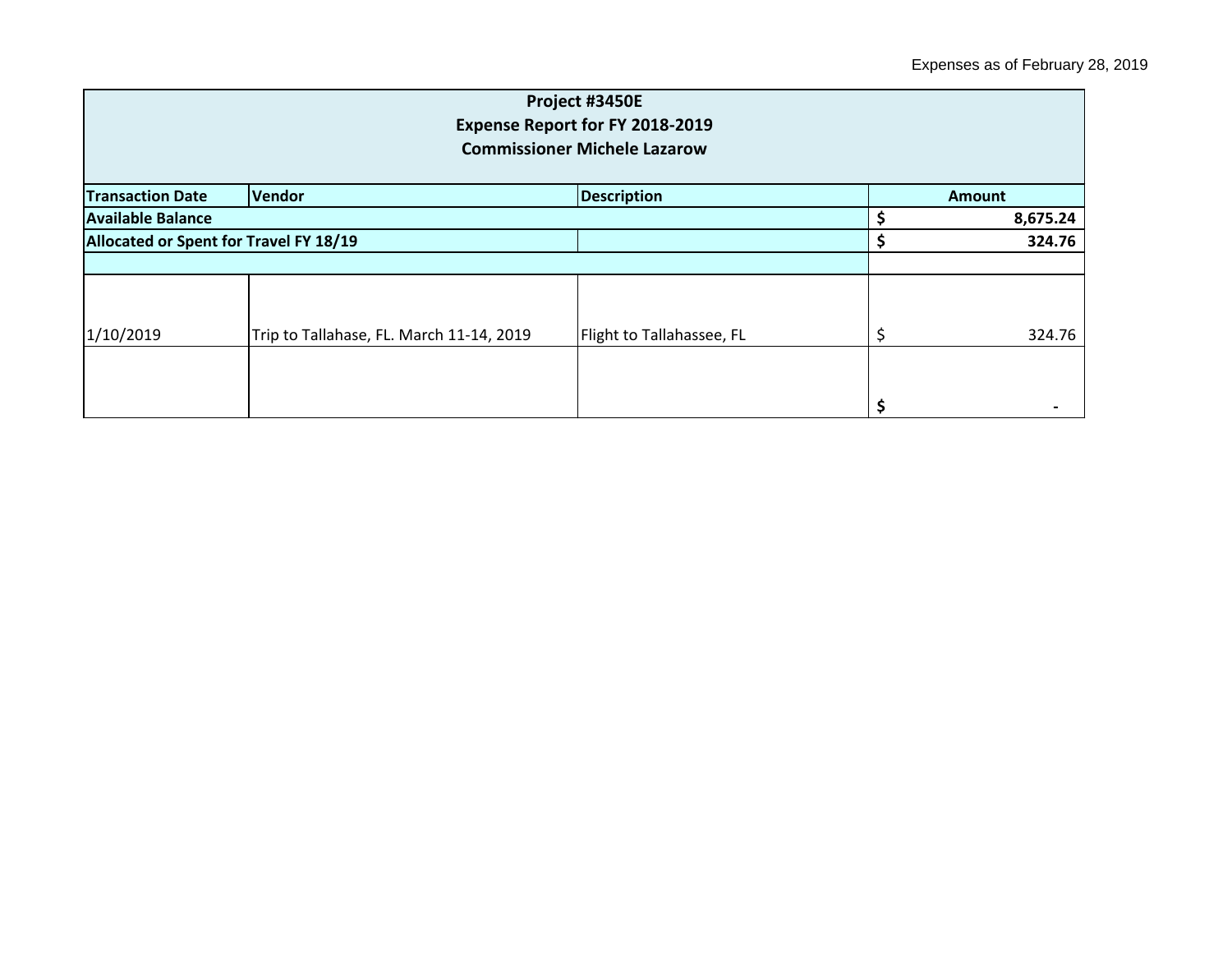| Project #3450H<br><b>Expense Report for FY 2018-2019</b><br><b>Commissioner Annabelle Taub</b> |                                                       |                                                                                      |               |          |  |
|------------------------------------------------------------------------------------------------|-------------------------------------------------------|--------------------------------------------------------------------------------------|---------------|----------|--|
| <b>Transaction Date</b>                                                                        | <b>Vendor</b>                                         | <b>Description</b>                                                                   | <b>Amount</b> |          |  |
| <b>Available Balance</b>                                                                       |                                                       |                                                                                      |               | 8,197.74 |  |
| Allocated or Spent for Travel FY 18/19                                                         |                                                       |                                                                                      |               | 802.26   |  |
| 10/1/2018                                                                                      | South Florida Idea Exchange -<br>November 8, 2018     | <b>Full Program</b>                                                                  | \$            | 95.00    |  |
| 11/9/2018                                                                                      | <b>Florida Priority Summit -</b><br>November 14, 2018 | Summit                                                                               | \$            | 186.90   |  |
| 2/11/2019                                                                                      | <b>American Airlines</b>                              | Flight to Washington, D.C.<br>February 15-16, 2019, Meet with<br>Venezualian Leaders | \$            | 520.36   |  |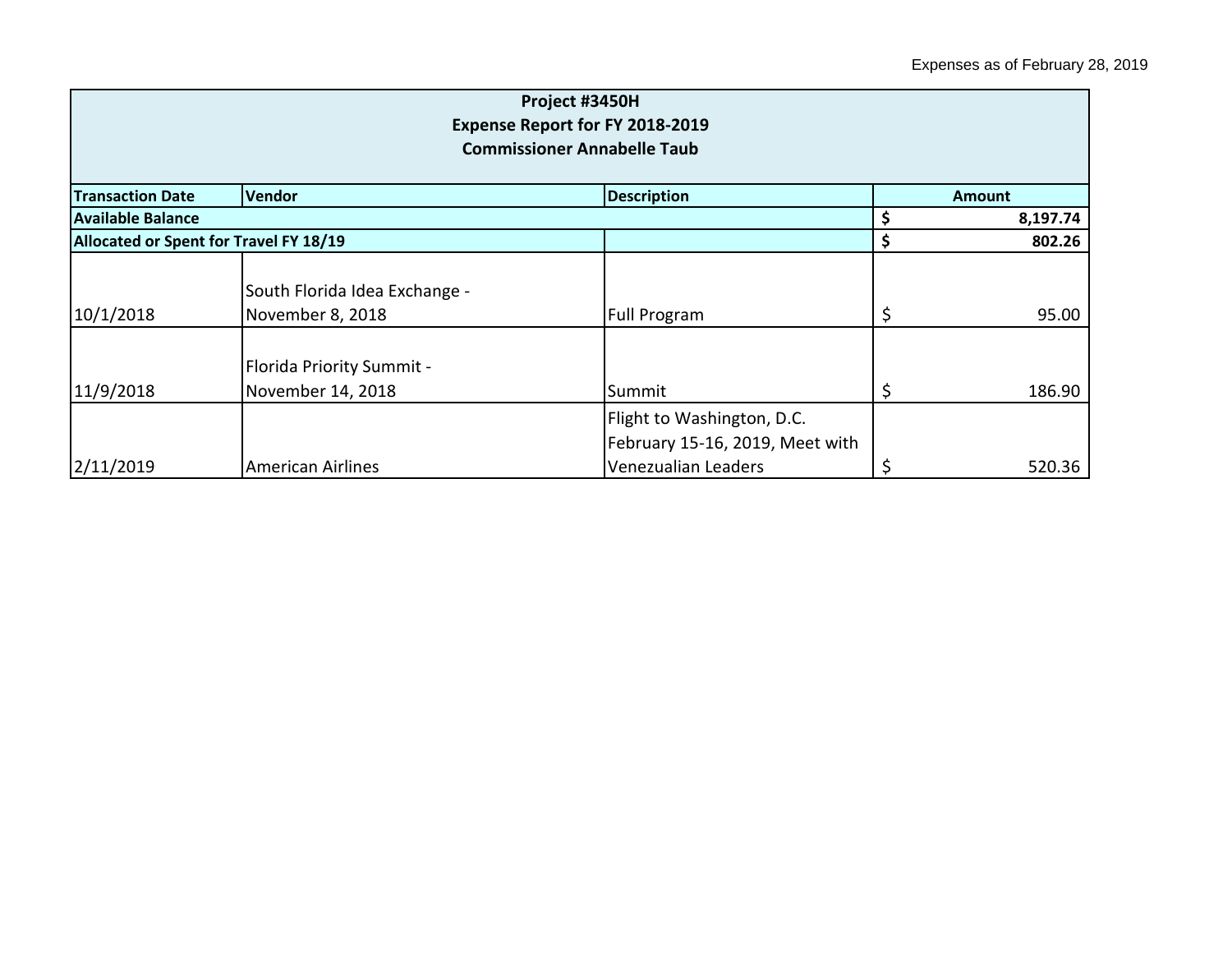Expenses as of February 28, 2019